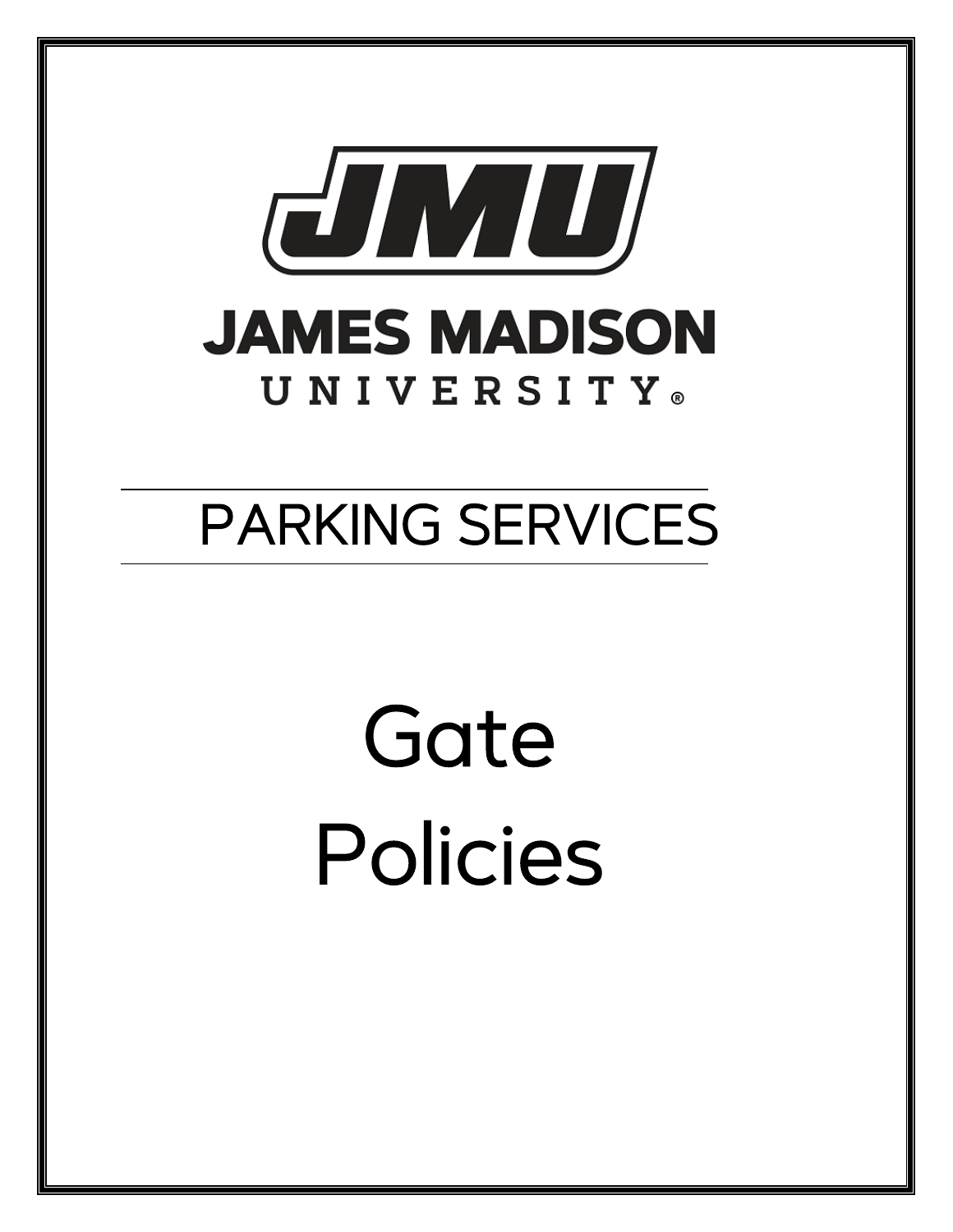# James Madison University Gate Policies and Procedures Document

By the use of a James Madison University gate permit, the "user" agrees to comply with the regulations as set forth in the JMU "Parking Regulations" booklet. For a copy of the current "Parking Regulations" booklet, visit Parking Services, located on the ground floor of the Champions Drive Parking Deck or the Parking Services website at jmu.edu/parking.

#### General Information

- Application forms for gate permits are available at Parking Services, located on the ground floor of the Champions Drive Parking Deck, or in PDF format on the Parking Services website at web.jmu.edu/parking/forms.asp. Please allow three to five days processing for applications submitted via US mail.
- All completed application forms for gate permits should be submitted to Parking Services for processing and distribution.
- Gates are in operation Monday through Thursday from 7:00 AM to 7:00 PM and on Friday from 7:00 AM until 1:00 PM.
- Gates are open on Friday after 1:00 PM and all day on weekends, breaks, holidays and during May and summer sessions.
- In the event that the university is closed due to inclement weather, gates will remain in operation unless the administration deems it necessary to open them.
- Any vehicle parked within the gated area is required to display a valid JMU parking permit in conjunction with the gate permit.
- All parking rules and regulations remain in effect within the gated area following the installation of the traffic gates. Refer to posted signs for parking restrictions.
- Gate permits remain the property of James Madison University.
- Gate permits and privileges are non-transferable.
- Misuse of gate permits subjects the offender(s) to judicial charges (students) and possible revocation of gate privileges.
- Persons in illegal possession of gate permits are subject to fines, towing and prosecution.

Updated: 5/23/2019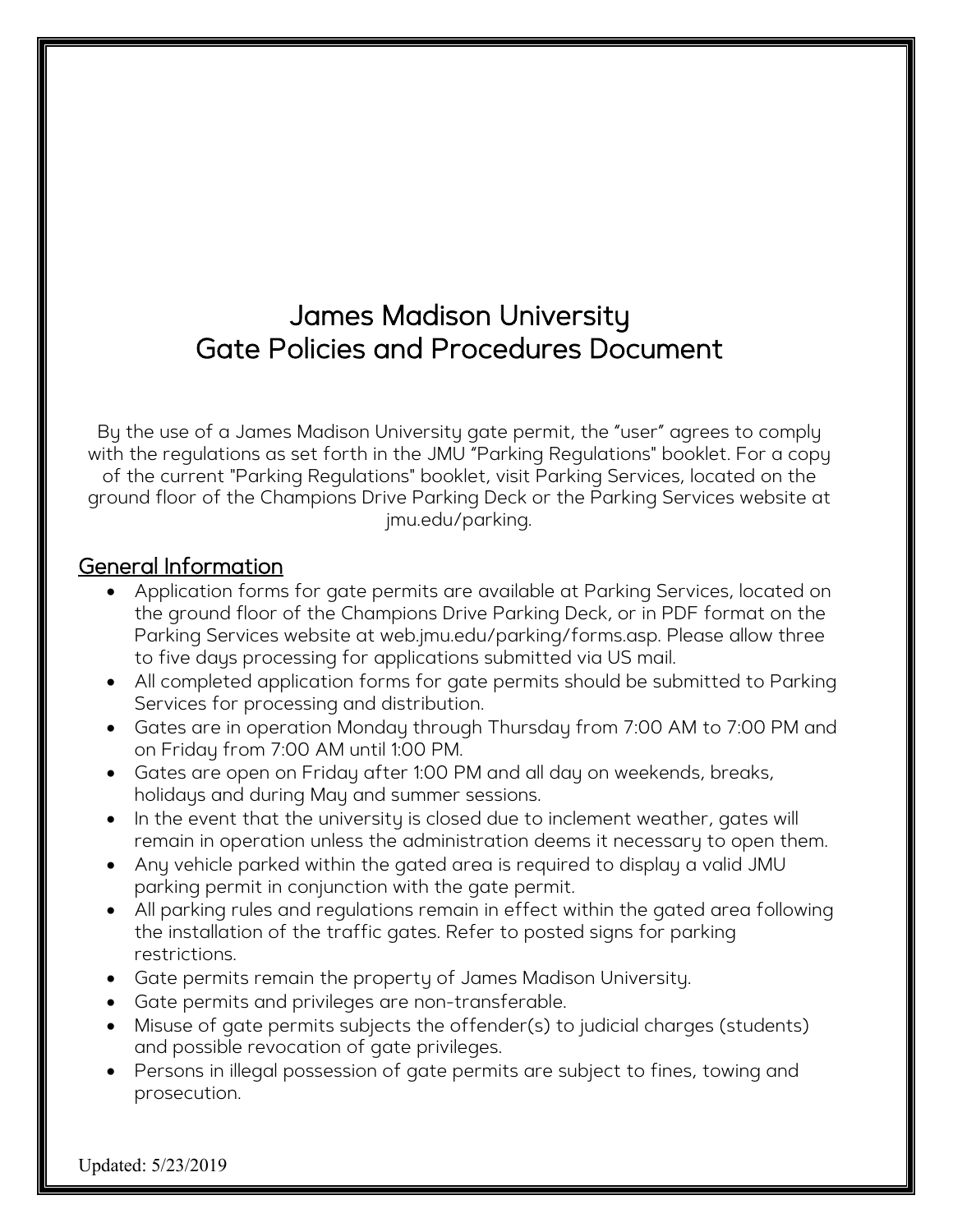• To deter theft of gate permits, vehicle windows and doors should be secured at all times.

# Display of Gate Permits

- Faculty, staff, affiliates and students who park within the gated area are required to display a valid JMU parking permit in conjunction with the gate permit at all times.
- Gate decals (stickers) should be completely adhered to the inside of the windshield immediately below the rearview mirror.
- Gate hangtags should be displayed from the rear view mirror with the gate permit number clearly visible through the front windshield. If displaying a JMU parking hangtag permit in conjunction with the gate permit, display the JMU parking permit directly behind the gate permit facing the rear of the vehicle so that the parking permit number remains unobstructed.
- When displaying a gate permit in conjunction with both a JMU parking permit and a cross-zone permit, display the JMU parking permit and cross-zone permit directly behind the gate permit facing the rear of the vehicle so that the parking permit numbers remain unobstructed.

#### Designated Loading and Unloading Areas

- Loading and unloading spaces are designated within the gated area to facilitate short-term vehicle loading and unloading in the vicinity of academic buildings.
- Vehicle loading and unloading spaces have been designated near Harrison Hall, adjacent to the Frye Building, in A Lot (near Wilson Hall) and in W Lot (behind Hoffman Hall).
- Loading and unloading spaces are intended for short-term use only and will be enforced by Parking Services personnel via electronic tire chalking.
- Any vehicle parked in a loading or unloading space for a period in excess of 30 minutes will receive a \$25 parking violation for "parking overtime in a timed space".

# Gate Operation

- Closed Circuit Television (CCTV) cameras and telephones have been installed at all four gate locations to facilitate communication between the vehicle operator and dispatchers at the Office of Public Safety.
- Each gate can be opened remotely by the Office of Public Safety or manually by a police officer in the field at each specific gate location.
- All gates will open automatically if the power or network connection to one or more gates is lost.
- A gate permit is not necessary to exit the gated area. Exit gates are activated by the presence of a vehicle.
- Malfunctioning or damaged gates should be reported to Parking Services, open Monday through Friday from 7:00 AM to 5:00 PM at 540.568.3300 or the Office of Public Safety, open 24 hours a day at 540.568.6913.

# Replacing or Exchanging Gate Permits

Updated: 5/23/2019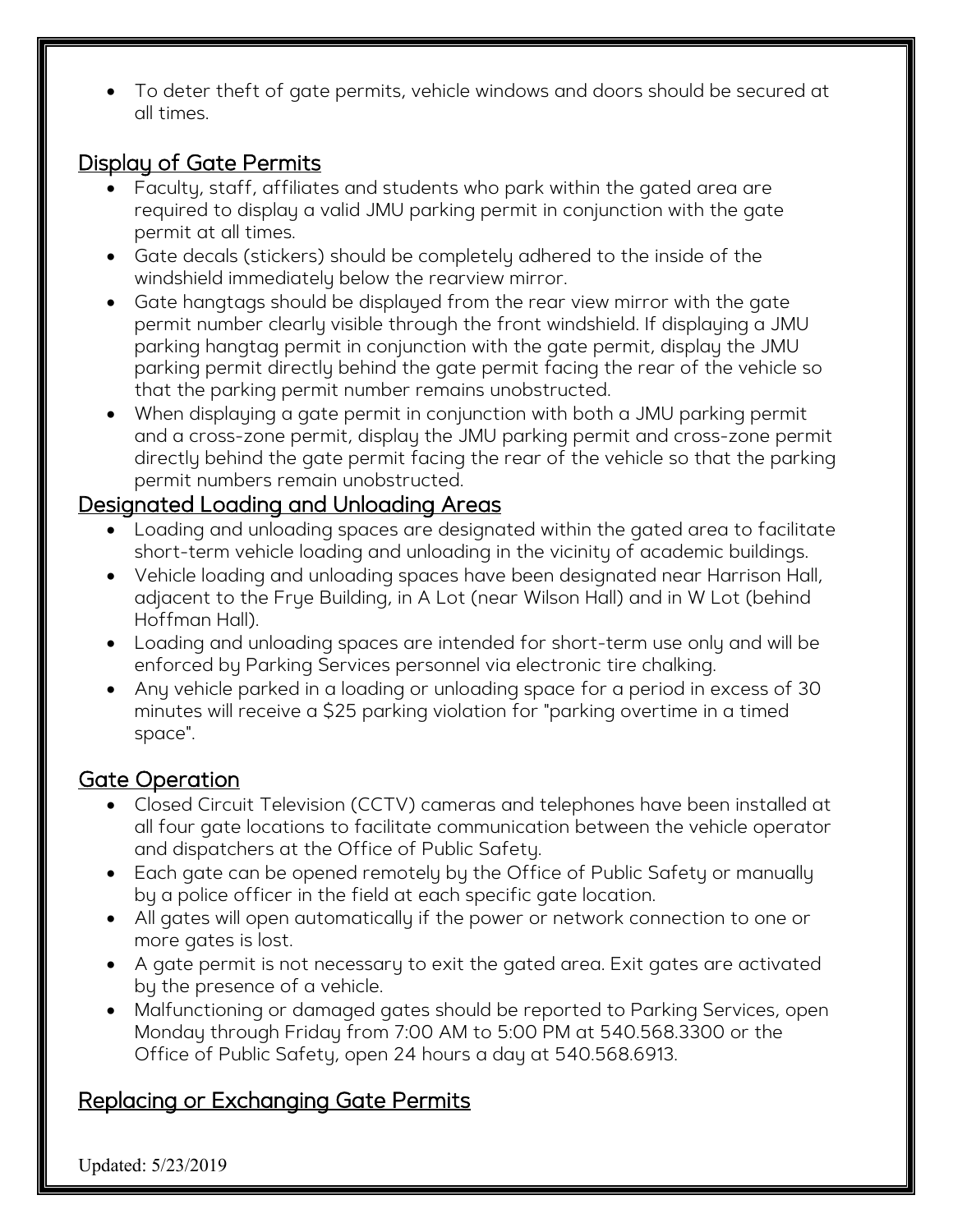- Malfunctioning gate permits must be returned to the Parking Services before a replacement permit may be issued at no charge.
- Lost or stolen gate permits should be reported to Parking Services immediately. Gate permits will be deactivated immediately upon report of loss or theft.
- When a gate permit is reported stolen, a police report must be filed before a replacement permit will be issued. Parking Services requires a copy of the police report before replacing a gate permit that has been reported stolen. Once the copy of the police report has been received a replacement can be issued at no charge.
- A \$10 replacement fee will be charged to replace a lost gate permit.
- The user will receive the same type of gate permit that was originally issued (hangtag, window decal or license plate tag).

# Appealing a Denied Request for a Gate Permit

• All appeals related to denied requests for gate permits should be directed to Towana Moore, Associate Vice President for Business Services via e-mail at mooreth@jmu.edu.

# Refunds of Gate Permit Fees

- No refund will be issued for a gate permit.
- If a user regains access to the gated area in the future, his or her existing gate permit can be reactivated.

# Groups Eligible for Gate Permits

# Persons with Disabilities

- Any member of the university community who possesses a current, valid accessible parking permit is eligible to obtain a gate permit. i.e., Faculty, Staff, Emeritus or Affiliates.
- Gate permits for persons with disabilities are available at no charge through the Office of Parking Services.
- In order to obtain a gate permit to access accessible parking within the gated area, the user will need to present a valid accessible parking permit, and if applicable, the associated ID card issued in conjunction with their accessible parking permit.
- If issued to a current JMU student, the gate permit will be deactivated when accessible parking privileges expire or at the end of the current academic semester, whichever comes first.
- If issued to an employee or affiliate of the university in possession of a temporary accessible parking permit, the gate permit will be deactivated when accessible parking privileges expire.
- In the event that the user is an employee or affiliate of the university and possesses a permanent accessible parking permit, the gate permit must be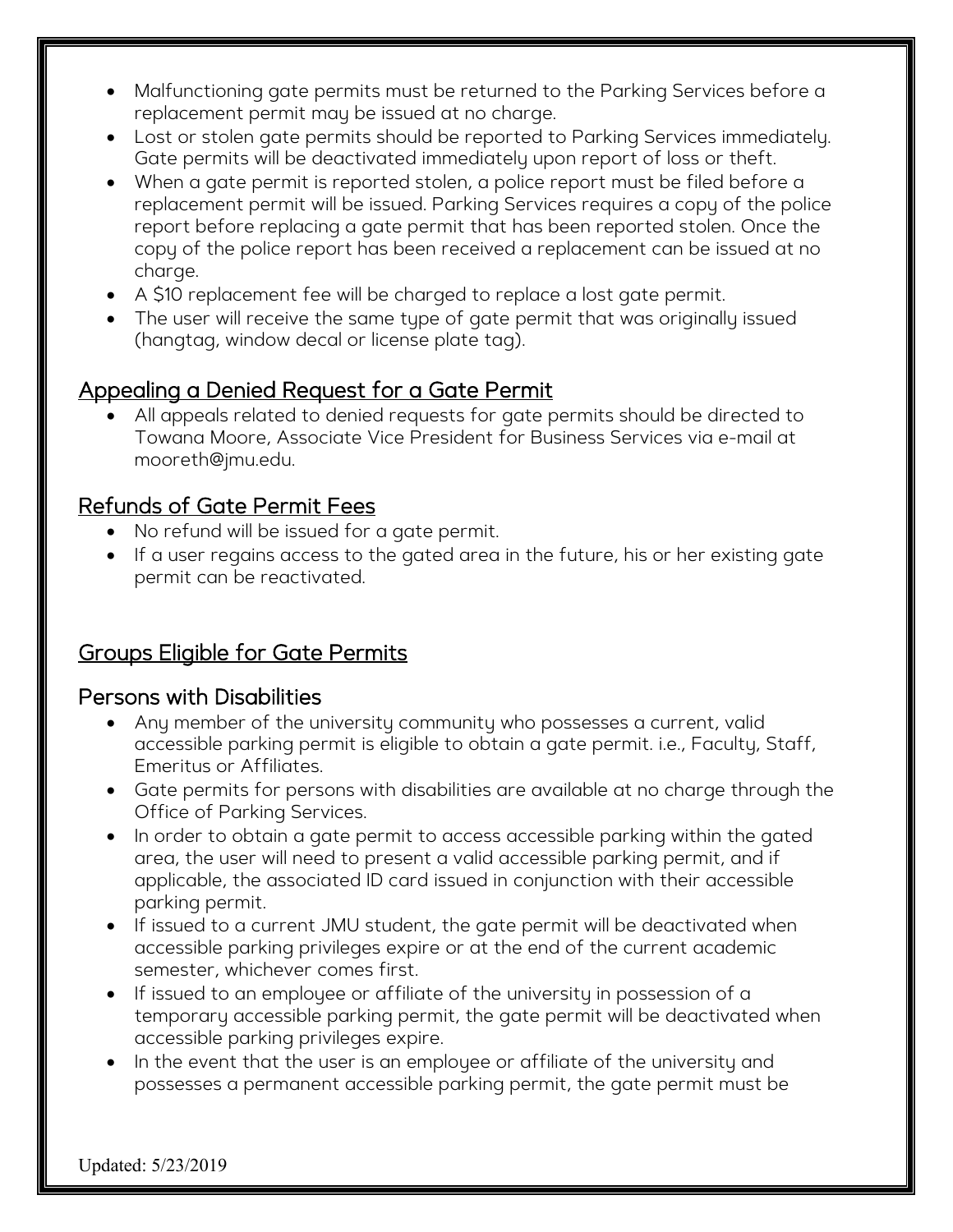returned to Parking Services upon discontinuation of contract or termination of employment.

- In the event that the user must display both a JMU parking permit and a accessible parking permit from the rearview mirror, the gate permit should be removed. The accessible parking permit should be displayed so that the information on the accessible parking permit is visible through the front windshield. The JMU parking permit should be displayed directly behind the accessible parking permit and face the rear of the vehicle so that the permit number remains unobstructed.
- If the user obtains a new accessible parking permit in the future or their accessible parking privileges are extended, the user's existing gate permit can be reactivated at any time.

# Departmental Loading and Unloading

- University departments that require temporary access to the gated area for loading and unloading purposes may request gate permits that can be shared among their faculty and staff.
- The form to request departmental gate permits for loading and unloading purposes is available at Parking Services, located on the ground floor of the Champions Drive Parking Deck, or in PDF format on the Parking Services website at web.jmu.edu/parking/forms.asp. Please allow three to five days processing for applications submitted via US mail.
- The completed departmental gate permit request form must be submitted to the appropriate AVP or dean for review and signatory approval.
- The first three gate permits issued to a university department will be provided at no charge.
- Additional departmental gate permits will cost \$10 each.
- It is the responsibility of the department to notify Parking Services immediately if a gate permit is lost or stolen. Permits will be deactivated immediately upon report of loss or theft.
- Departmental gate permits may be utilized by current JMU students to load or unload projects and supplies if the responsible department believes it is warranted.
- Departmental gate permits should be utilized exclusively for short-term loading and unloading.
- Departments are responsible for tracking the use of and maintaining their inventory of gate permits.
- Abuse of departmental gate permits will result in revocation of privileges.
- Departmental gate permits will expire on June 30, 2023 and every 5 years there after.

# Personal Vehicles of University Employees

• For University employees who utilize their personal vehicles in pursuit of university business, requests for gate permits will be reviewed on a case by case basis.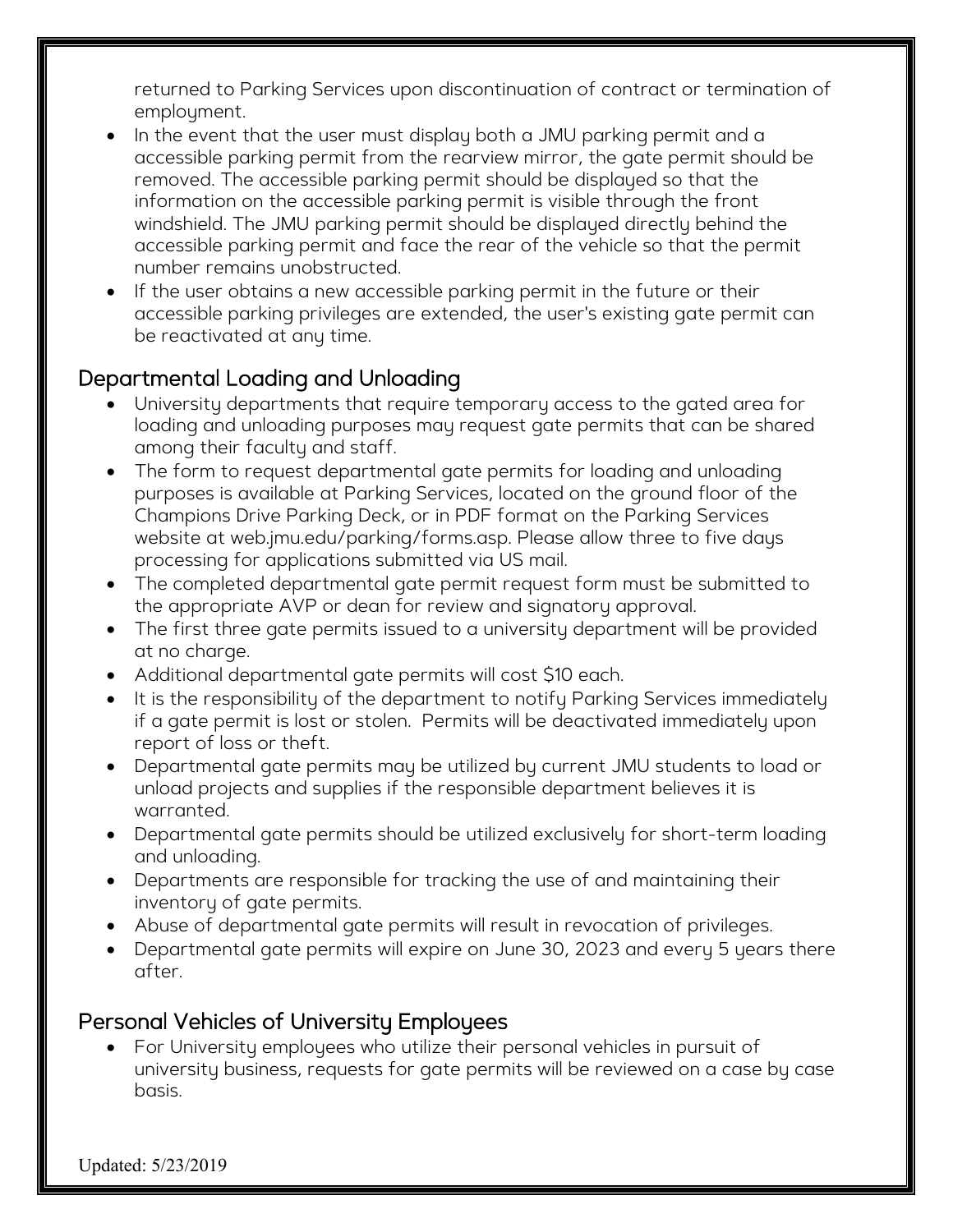- The form to request employee gate permits for university business is available at Parking Services, located on the ground floor of the Champions Drive Parking Deck, or in PDF format on the Parking Services website at web.jmu.edu/parking/forms.asp. Please allow three to five days processing for applications submitted via US mail.
- The employee gate permit form should be completed by the employee and forwarded to the appropriate Assistant or Associate Vice President for approval prior to being sent to Parking Services for processing.

# University Vendors (Procurement)

- Gate permits requested by university vendors will be reviewed on a case by case basis.
- The Office of Procurement Services will initiate contact with package delivery companies to make certain they obtain gate permits (FedEx, UPS, DHL, Global, etc).
- The application for a vendor gate permit is available at Procurement Services, located in the Wine-Price building at 752 Ott Street or in PDF format on the Parking Services website at web.jmu.edu/parking/forms.asp.
- Completed vendor gate permit forms should be submitted to Parking Services, located on the ground floor of the Champions Drive Parking Deck.
- Only official vendors of James Madison University and its affiliates will be considered for gate permits.
- University vendors will be issued a maximum of three gate permits at no charge.
- Additional gate permits requested by university vendors will cost \$10 each.
- Gate permits issued to university vendors will expire on June 30, 2023.

# University Vehicles

- All departments with official university-owned vehicles that require access to the gated area will be provided with a gate permit for each vehicle by Facilities Management.
- Facilities Management will contact each department to arrange to install the decal gate permit on the windshields of university-owned vehicles belonging to the department.
- There will be no charge for the first gate permit issued to each university vehicle.
- Any lost gate permit must be replaced at the department's expense at a cost of \$10 each.
- Gate permits issued to university vehicles will expire on June 30, 2015.

# Affiliate Vendors

- Gate permits requested by affiliate vendors will be reviewed on a case by case basis.
- The form to request affiliate vendor gate permits is available at Parking Services, located on the ground floor of the Champions Drive Parking Deck, or in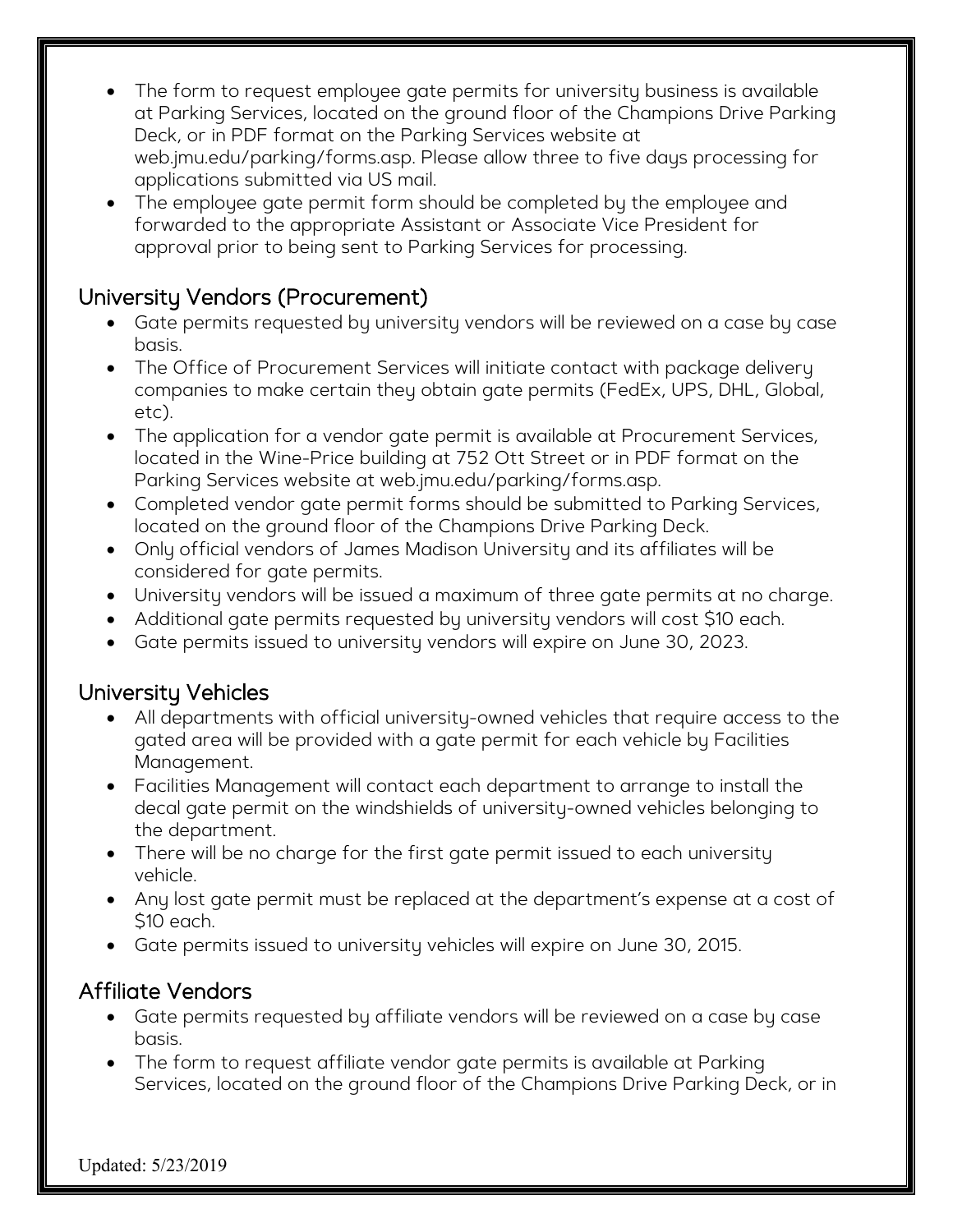PDF format on the Parking Services website at web.jmu.edu/parking/forms.asp. Please allow three to five days processing for applications submitted via US mail.

- Affiliate vendors will be issued a maximum of three gate permits at no charge.
- Additional gate permits requested by affiliate vendors will cost \$10 each.
- Affiliate vendor gate permits will expire June 30, 2023.

#### Service Representatives

- Gate permits requested by service reps will be reviewed on a case by case basis.
- The form to request service rep gate permits is available at Parking Services, located on the ground floor of the Champions Drive Parking Deck, or in PDF format on the Parking Services website at web.jmu.edu/parking/forms.asp. Please allow three to five days processing for applications submitted via US mail.
- Three gate permits are issued at no cost to authorized companies.
- Additional gate permits will cost \$10 each.
- Service rep gate permits will expire June 30, 2023.

#### Emergency Services

- A limited number of gate permits will be issued to the following emergency services departments at no charge: Harrisonburg Fire Department, Rockingham Fire Department, Harrisonburg Rescue Squad and Harrisonburg Police Department.
- The JMU Chief of Police will provide and maintain a list of eligible emergency service departments for Parking Services.
- A maximum of five gate permits per organization may be issued at no charge to students associated with JMU Hose Company No. 4 and the Harrisonburg Rescue Squad.

# Residents Housed within the Gated Area

- All resident students are encouraged to load and unload during hours when the gates are open.
- Residents with a medical or emergency withdrawal will be given one-time access to the gated area remotely by the Office of Public Safety.
- In the event that a resident student requires access during gated hours, Parking Services will issue a hangtag gate permit that will allow the resident student access to the gated area for a period of 30 minutes.
- If the resident student fails to return the gate permit within 24 hours, a service indicator will be placed on his or her official records. The service indicator will prevent the student from registering for courses, making course adjustments, obtaining transcripts or receiving a diploma until the gate permit is returned.
- Resident vehicles parked within the gated area during hours when the gates are in operation are required to display a valid dashboard loading and unloading permit in conjunction with the gate permit.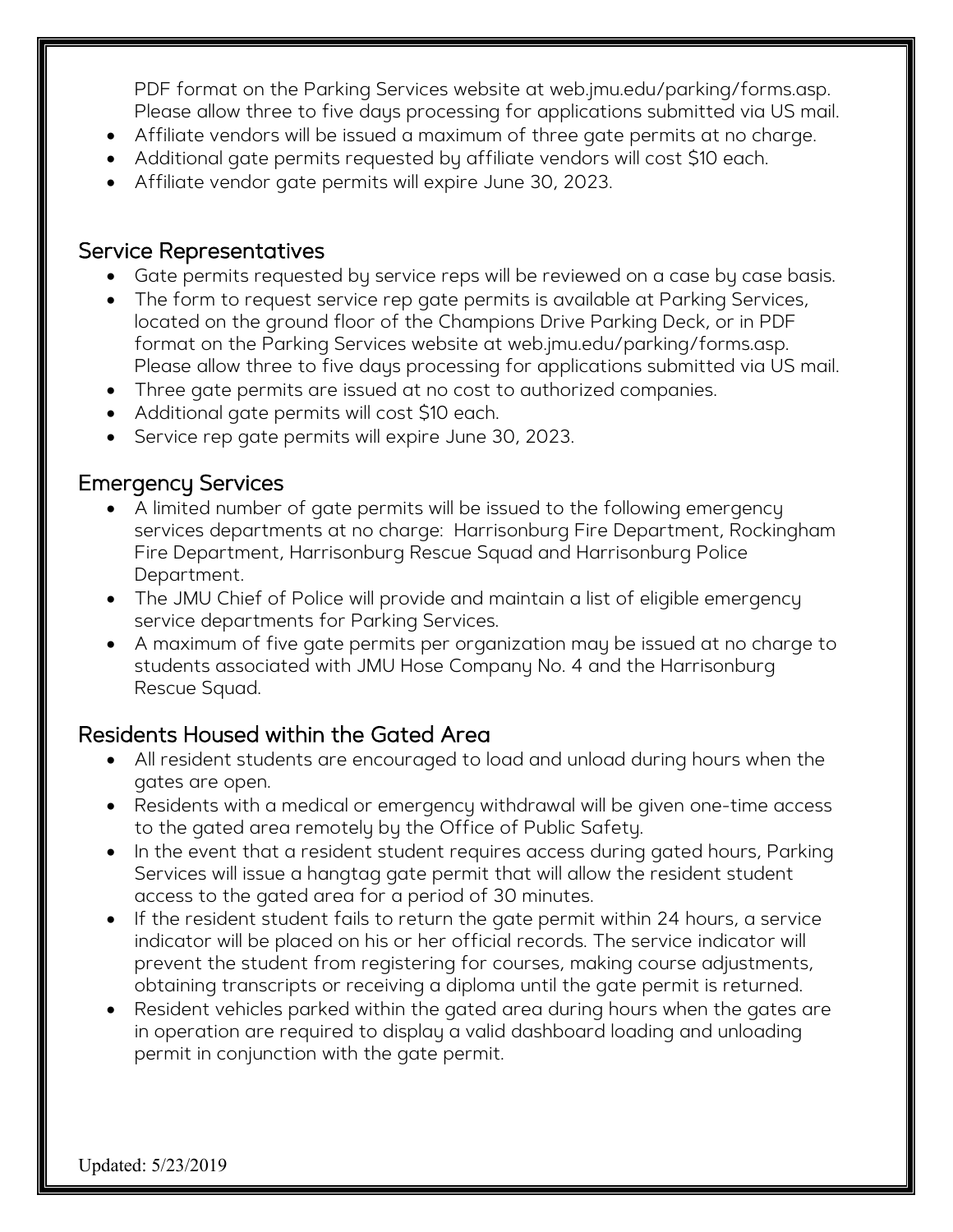- In the event that the resident student does not possess a current JMU parking permit, a fee of \$3 will be charged for the dashboard loading and unloading permit.
- Resident students parked in the gated area must be parked in accordance with markings on the asphalt and posted signs.

# Hosts of Special Events

- The Office of Public Safety will not grant access to the gated area for those who state they require access to set up or transport materials for a special event.
- For information about obtaining gate permits for special events contact Ben Lundy via e-mail at lundybs@jmu.edu or telephone at 540.568.7202.

# Groups Ineligible for Gate Permits

#### Taxi Services

- Gate permits will not be issued to taxi services.
- In the event that a taxi driver is transporting a JMU resident student from Rockingham Memorial Hospital that is in possession of an RMH return voucher, the taxi driver will contact the Office of Public Safety by pushing the call button at the gate or calling 540.568.GATE (4283). The taxi driver must then present the RMH return voucher to the CCTV camera before a dispatcher at the Office of Public Safety will remotely open it.
- Access to the gated area by taxi services is not guaranteed and is at the discretion of the Office of Public Safety.

# Towing Companies

- Gate permits will not be issued to towing companies.
- When a tow truck requires access to the gated area, the tow truck driver will contact the Office of Public Safety by pushing the call button at the gate or calling 540.568.GATE (4283). The dispatcher at the Office of Public Safety will verify the tow truck driver's identity via CCTV camera before remotely opening the gate.
- Access to the gated area by towing companies is not guaranteed and is at the discretion of the Office of Public Safety.

# Food, Flower and Miscellaneous Delivery Services

- Gate permits will not be issued to food, flower and miscellaneous delivery vehicles.
- When the driver of a food or flower delivery service requires access to the gated area, the delivery driver will contact the Office of Public Safety by pushing the call button at the gate or calling 540.568.GATE (4283). The